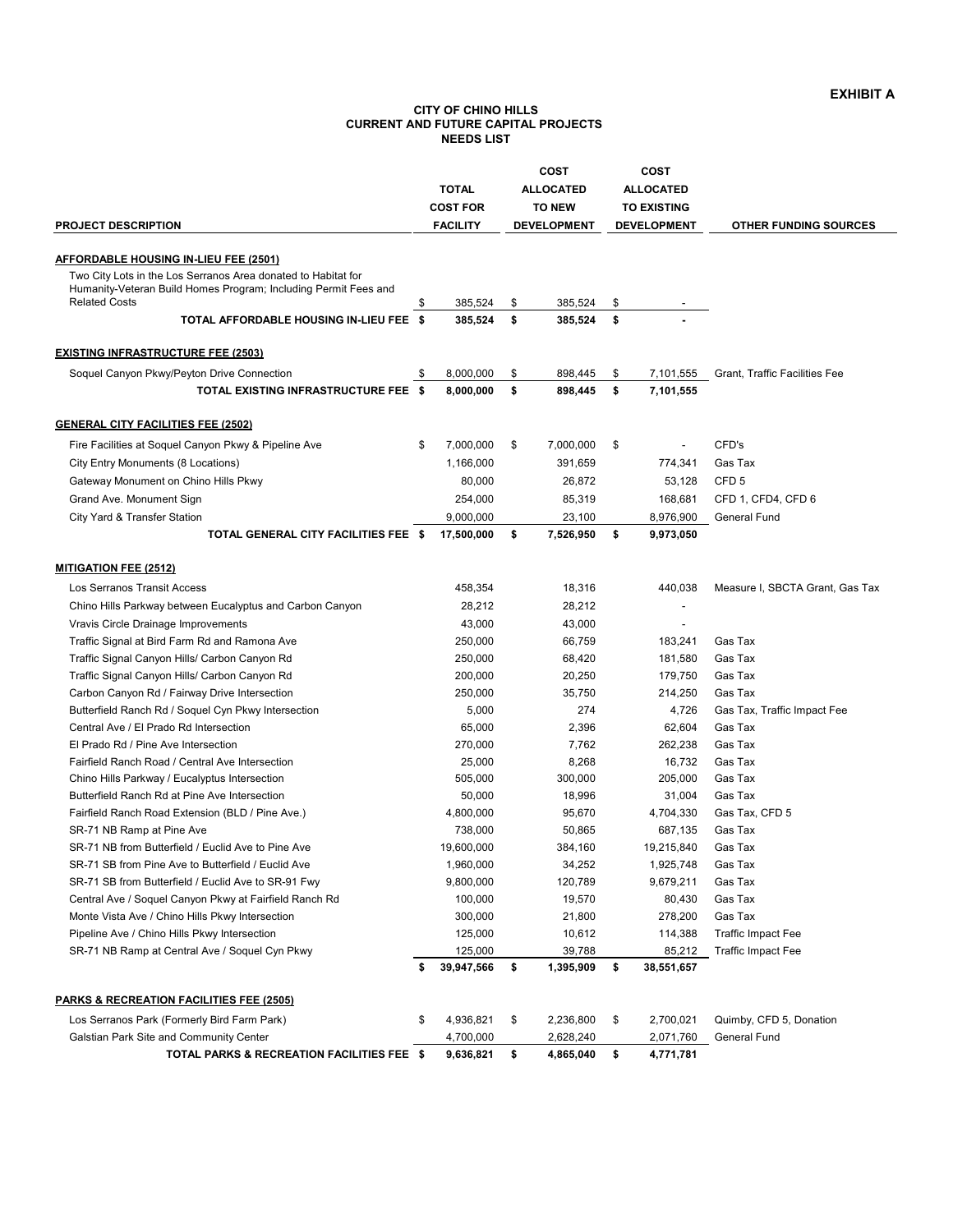# **EXHIBIT A**

### **CITY OF CHINO HILLS CURRENT AND FUTURE CAPITAL PROJECTS NEEDS LIST**

| <b>FACILITY</b><br><b>DEVELOPMENT</b><br>PROJECT DESCRIPTION<br><b>DEVELOPMENT</b><br><b>OTHER FUNDING SOURCES</b><br><b>SEWER FACILITIES FEE (2506)</b><br>Grand Avenue/Highway 71 Trunk Relief (Boys Republic)<br>\$<br>213,840<br>\$<br>156,103<br>\$<br>57,737<br><b>Sewer Utility</b><br>Carbon Canyon Trunk - One Lift Station, etc.<br>1,850,000<br>1,850,000<br>Supervisory Control & Data Acquisition System (SCADA)<br>1,417,836<br>1,331,000<br><b>Sewer Utility</b><br>86,836<br>Rincon Trunk Relief Sewer: C-P3 1,034 LF of 15-inch sewer<br>500,000<br>500,000<br>Rincon Trunk Relief Sewer: C-P4 Upgrade pumps for lift stations<br>400,000<br>400,000<br>Carbon Canyon Trunk: H-P1 2,480 ft. of 8-inch relief sewer<br>500,000<br>500,000<br>650,000<br>616,410<br>Country Club Trunk: J-P1 1,350 ft. of 15-inch relief sewer<br>33,590<br><b>Sewer Utility</b><br>City-wide Wastewater Master Plan Study<br>600,000<br>201,540<br>398,460<br><b>Sewer Utility</b><br>TOTAL SEWER FACILITIES FEE \$<br>6,131,676<br>\$<br>\$<br>576,623<br>5,555,053<br>STORM DRAIN FACILITIES FEE (2507)<br>Little Chino Creek: D-4-1 Little Chino Cr. @ Peyton<br>1,700,000<br>\$<br>1,700,000<br>\$<br>\$<br>Eucalyptus Ave Storm Drain Improvement<br>4,050,000<br>4,050,000<br>Lower Los Serranos (Upper Soquel)<br>1,600,000<br>1,600,000<br>City-wide Storm Drain Master Plan Study<br>600,000<br>201,540<br>398,460<br>General Fund<br>10,510,255<br>2,000,000<br>English Creek Channel<br>8,510,255<br>Grant, CFD 2, Water Utility<br>TOTAL STORM DRAIN FACILITIES FEE \$<br>18,460,255<br>9,551,540<br>\$<br>\$<br>8,908,715<br><b>TRAFFIC FACILITIES FEE (2508)</b><br>Pine Avenue Extension<br>\$<br>4,201,000<br>\$<br>1,411,116<br>\$<br>2,789,884<br>Grant<br>Soquel Canyon Pkwy/Peyton Drive Connection<br>5,000,000<br>1,679,500<br>3,320,500<br>Grant, EIF, CFD 5<br>TOTAL TRAFFIC FACILITIES FEE \$<br>9,201,000<br>\$<br>3,090,616<br>\$<br>6,110,384<br><b>TRAFFIC IMPACT FEE (2511)</b><br>50,750<br>Chino Hills Pkwy/Grand Ave Intersection<br>\$<br>\$<br>50,750<br>\$ |
|------------------------------------------------------------------------------------------------------------------------------------------------------------------------------------------------------------------------------------------------------------------------------------------------------------------------------------------------------------------------------------------------------------------------------------------------------------------------------------------------------------------------------------------------------------------------------------------------------------------------------------------------------------------------------------------------------------------------------------------------------------------------------------------------------------------------------------------------------------------------------------------------------------------------------------------------------------------------------------------------------------------------------------------------------------------------------------------------------------------------------------------------------------------------------------------------------------------------------------------------------------------------------------------------------------------------------------------------------------------------------------------------------------------------------------------------------------------------------------------------------------------------------------------------------------------------------------------------------------------------------------------------------------------------------------------------------------------------------------------------------------------------------------------------------------------------------------------------------------------------------------------------------------------------------------------------------------------------------------------------------------------------------------------------------------------------------------------------|
|                                                                                                                                                                                                                                                                                                                                                                                                                                                                                                                                                                                                                                                                                                                                                                                                                                                                                                                                                                                                                                                                                                                                                                                                                                                                                                                                                                                                                                                                                                                                                                                                                                                                                                                                                                                                                                                                                                                                                                                                                                                                                                |
|                                                                                                                                                                                                                                                                                                                                                                                                                                                                                                                                                                                                                                                                                                                                                                                                                                                                                                                                                                                                                                                                                                                                                                                                                                                                                                                                                                                                                                                                                                                                                                                                                                                                                                                                                                                                                                                                                                                                                                                                                                                                                                |
|                                                                                                                                                                                                                                                                                                                                                                                                                                                                                                                                                                                                                                                                                                                                                                                                                                                                                                                                                                                                                                                                                                                                                                                                                                                                                                                                                                                                                                                                                                                                                                                                                                                                                                                                                                                                                                                                                                                                                                                                                                                                                                |
|                                                                                                                                                                                                                                                                                                                                                                                                                                                                                                                                                                                                                                                                                                                                                                                                                                                                                                                                                                                                                                                                                                                                                                                                                                                                                                                                                                                                                                                                                                                                                                                                                                                                                                                                                                                                                                                                                                                                                                                                                                                                                                |
|                                                                                                                                                                                                                                                                                                                                                                                                                                                                                                                                                                                                                                                                                                                                                                                                                                                                                                                                                                                                                                                                                                                                                                                                                                                                                                                                                                                                                                                                                                                                                                                                                                                                                                                                                                                                                                                                                                                                                                                                                                                                                                |
|                                                                                                                                                                                                                                                                                                                                                                                                                                                                                                                                                                                                                                                                                                                                                                                                                                                                                                                                                                                                                                                                                                                                                                                                                                                                                                                                                                                                                                                                                                                                                                                                                                                                                                                                                                                                                                                                                                                                                                                                                                                                                                |
|                                                                                                                                                                                                                                                                                                                                                                                                                                                                                                                                                                                                                                                                                                                                                                                                                                                                                                                                                                                                                                                                                                                                                                                                                                                                                                                                                                                                                                                                                                                                                                                                                                                                                                                                                                                                                                                                                                                                                                                                                                                                                                |
|                                                                                                                                                                                                                                                                                                                                                                                                                                                                                                                                                                                                                                                                                                                                                                                                                                                                                                                                                                                                                                                                                                                                                                                                                                                                                                                                                                                                                                                                                                                                                                                                                                                                                                                                                                                                                                                                                                                                                                                                                                                                                                |
|                                                                                                                                                                                                                                                                                                                                                                                                                                                                                                                                                                                                                                                                                                                                                                                                                                                                                                                                                                                                                                                                                                                                                                                                                                                                                                                                                                                                                                                                                                                                                                                                                                                                                                                                                                                                                                                                                                                                                                                                                                                                                                |
|                                                                                                                                                                                                                                                                                                                                                                                                                                                                                                                                                                                                                                                                                                                                                                                                                                                                                                                                                                                                                                                                                                                                                                                                                                                                                                                                                                                                                                                                                                                                                                                                                                                                                                                                                                                                                                                                                                                                                                                                                                                                                                |
|                                                                                                                                                                                                                                                                                                                                                                                                                                                                                                                                                                                                                                                                                                                                                                                                                                                                                                                                                                                                                                                                                                                                                                                                                                                                                                                                                                                                                                                                                                                                                                                                                                                                                                                                                                                                                                                                                                                                                                                                                                                                                                |
|                                                                                                                                                                                                                                                                                                                                                                                                                                                                                                                                                                                                                                                                                                                                                                                                                                                                                                                                                                                                                                                                                                                                                                                                                                                                                                                                                                                                                                                                                                                                                                                                                                                                                                                                                                                                                                                                                                                                                                                                                                                                                                |
|                                                                                                                                                                                                                                                                                                                                                                                                                                                                                                                                                                                                                                                                                                                                                                                                                                                                                                                                                                                                                                                                                                                                                                                                                                                                                                                                                                                                                                                                                                                                                                                                                                                                                                                                                                                                                                                                                                                                                                                                                                                                                                |
|                                                                                                                                                                                                                                                                                                                                                                                                                                                                                                                                                                                                                                                                                                                                                                                                                                                                                                                                                                                                                                                                                                                                                                                                                                                                                                                                                                                                                                                                                                                                                                                                                                                                                                                                                                                                                                                                                                                                                                                                                                                                                                |
|                                                                                                                                                                                                                                                                                                                                                                                                                                                                                                                                                                                                                                                                                                                                                                                                                                                                                                                                                                                                                                                                                                                                                                                                                                                                                                                                                                                                                                                                                                                                                                                                                                                                                                                                                                                                                                                                                                                                                                                                                                                                                                |
|                                                                                                                                                                                                                                                                                                                                                                                                                                                                                                                                                                                                                                                                                                                                                                                                                                                                                                                                                                                                                                                                                                                                                                                                                                                                                                                                                                                                                                                                                                                                                                                                                                                                                                                                                                                                                                                                                                                                                                                                                                                                                                |
|                                                                                                                                                                                                                                                                                                                                                                                                                                                                                                                                                                                                                                                                                                                                                                                                                                                                                                                                                                                                                                                                                                                                                                                                                                                                                                                                                                                                                                                                                                                                                                                                                                                                                                                                                                                                                                                                                                                                                                                                                                                                                                |
|                                                                                                                                                                                                                                                                                                                                                                                                                                                                                                                                                                                                                                                                                                                                                                                                                                                                                                                                                                                                                                                                                                                                                                                                                                                                                                                                                                                                                                                                                                                                                                                                                                                                                                                                                                                                                                                                                                                                                                                                                                                                                                |
|                                                                                                                                                                                                                                                                                                                                                                                                                                                                                                                                                                                                                                                                                                                                                                                                                                                                                                                                                                                                                                                                                                                                                                                                                                                                                                                                                                                                                                                                                                                                                                                                                                                                                                                                                                                                                                                                                                                                                                                                                                                                                                |
|                                                                                                                                                                                                                                                                                                                                                                                                                                                                                                                                                                                                                                                                                                                                                                                                                                                                                                                                                                                                                                                                                                                                                                                                                                                                                                                                                                                                                                                                                                                                                                                                                                                                                                                                                                                                                                                                                                                                                                                                                                                                                                |
|                                                                                                                                                                                                                                                                                                                                                                                                                                                                                                                                                                                                                                                                                                                                                                                                                                                                                                                                                                                                                                                                                                                                                                                                                                                                                                                                                                                                                                                                                                                                                                                                                                                                                                                                                                                                                                                                                                                                                                                                                                                                                                |
|                                                                                                                                                                                                                                                                                                                                                                                                                                                                                                                                                                                                                                                                                                                                                                                                                                                                                                                                                                                                                                                                                                                                                                                                                                                                                                                                                                                                                                                                                                                                                                                                                                                                                                                                                                                                                                                                                                                                                                                                                                                                                                |
|                                                                                                                                                                                                                                                                                                                                                                                                                                                                                                                                                                                                                                                                                                                                                                                                                                                                                                                                                                                                                                                                                                                                                                                                                                                                                                                                                                                                                                                                                                                                                                                                                                                                                                                                                                                                                                                                                                                                                                                                                                                                                                |
|                                                                                                                                                                                                                                                                                                                                                                                                                                                                                                                                                                                                                                                                                                                                                                                                                                                                                                                                                                                                                                                                                                                                                                                                                                                                                                                                                                                                                                                                                                                                                                                                                                                                                                                                                                                                                                                                                                                                                                                                                                                                                                |
|                                                                                                                                                                                                                                                                                                                                                                                                                                                                                                                                                                                                                                                                                                                                                                                                                                                                                                                                                                                                                                                                                                                                                                                                                                                                                                                                                                                                                                                                                                                                                                                                                                                                                                                                                                                                                                                                                                                                                                                                                                                                                                |
| Carbon Cyn Rd/Chino Hills Pkwy Intersection<br>108,750<br>93,717<br>General Fund<br>15,033                                                                                                                                                                                                                                                                                                                                                                                                                                                                                                                                                                                                                                                                                                                                                                                                                                                                                                                                                                                                                                                                                                                                                                                                                                                                                                                                                                                                                                                                                                                                                                                                                                                                                                                                                                                                                                                                                                                                                                                                     |
| Peyton Dr/Chino Hills Pkwy Intersection<br>456,750<br>456,750                                                                                                                                                                                                                                                                                                                                                                                                                                                                                                                                                                                                                                                                                                                                                                                                                                                                                                                                                                                                                                                                                                                                                                                                                                                                                                                                                                                                                                                                                                                                                                                                                                                                                                                                                                                                                                                                                                                                                                                                                                  |
| Pipeline Ave/Chino Hills Pkwy Intersection<br>1,204,750<br>1,204,750                                                                                                                                                                                                                                                                                                                                                                                                                                                                                                                                                                                                                                                                                                                                                                                                                                                                                                                                                                                                                                                                                                                                                                                                                                                                                                                                                                                                                                                                                                                                                                                                                                                                                                                                                                                                                                                                                                                                                                                                                           |
| Soquel Cyn Pkwy/Butterfield Ranch Rd Interesection<br>159,500<br>159,500                                                                                                                                                                                                                                                                                                                                                                                                                                                                                                                                                                                                                                                                                                                                                                                                                                                                                                                                                                                                                                                                                                                                                                                                                                                                                                                                                                                                                                                                                                                                                                                                                                                                                                                                                                                                                                                                                                                                                                                                                       |
| Soquel Cyn Pkwy/Pomona Rincon Rd Interesection<br>507,500<br>507,500                                                                                                                                                                                                                                                                                                                                                                                                                                                                                                                                                                                                                                                                                                                                                                                                                                                                                                                                                                                                                                                                                                                                                                                                                                                                                                                                                                                                                                                                                                                                                                                                                                                                                                                                                                                                                                                                                                                                                                                                                           |
| SR-71 SB Off-ramp at Soquel Canyon Parkway<br>507,500<br>507,500<br><b>Mitigation Fee</b>                                                                                                                                                                                                                                                                                                                                                                                                                                                                                                                                                                                                                                                                                                                                                                                                                                                                                                                                                                                                                                                                                                                                                                                                                                                                                                                                                                                                                                                                                                                                                                                                                                                                                                                                                                                                                                                                                                                                                                                                      |
| 507,500<br>507,500<br>SR-71 NB Off-ramp at Soquel Canyon Parkway                                                                                                                                                                                                                                                                                                                                                                                                                                                                                                                                                                                                                                                                                                                                                                                                                                                                                                                                                                                                                                                                                                                                                                                                                                                                                                                                                                                                                                                                                                                                                                                                                                                                                                                                                                                                                                                                                                                                                                                                                               |
| Carbon Cyn Rd/Chino Hills Pkwy Roadway Improvments<br>500,000<br>45,531<br>General Fund<br>454,469                                                                                                                                                                                                                                                                                                                                                                                                                                                                                                                                                                                                                                                                                                                                                                                                                                                                                                                                                                                                                                                                                                                                                                                                                                                                                                                                                                                                                                                                                                                                                                                                                                                                                                                                                                                                                                                                                                                                                                                             |
| TOTAL TRAFFIC IMPACT FEE \$<br>4,003,000<br>\$<br>3,454,814<br>\$<br>548,186                                                                                                                                                                                                                                                                                                                                                                                                                                                                                                                                                                                                                                                                                                                                                                                                                                                                                                                                                                                                                                                                                                                                                                                                                                                                                                                                                                                                                                                                                                                                                                                                                                                                                                                                                                                                                                                                                                                                                                                                                   |
| <b>TRAFFIC SIGNAL FEE (2509)</b>                                                                                                                                                                                                                                                                                                                                                                                                                                                                                                                                                                                                                                                                                                                                                                                                                                                                                                                                                                                                                                                                                                                                                                                                                                                                                                                                                                                                                                                                                                                                                                                                                                                                                                                                                                                                                                                                                                                                                                                                                                                               |
| Traffic Signal @ Soquel Canyon Parkway and Pipeline Ave.<br>250,000<br>\$<br>250,000<br>\$<br>\$<br>$\overline{\phantom{a}}$                                                                                                                                                                                                                                                                                                                                                                                                                                                                                                                                                                                                                                                                                                                                                                                                                                                                                                                                                                                                                                                                                                                                                                                                                                                                                                                                                                                                                                                                                                                                                                                                                                                                                                                                                                                                                                                                                                                                                                   |
| TOTAL TRAFFIC SIGNAL FEE<br>- \$<br>250,000<br>\$<br>250,000<br>\$                                                                                                                                                                                                                                                                                                                                                                                                                                                                                                                                                                                                                                                                                                                                                                                                                                                                                                                                                                                                                                                                                                                                                                                                                                                                                                                                                                                                                                                                                                                                                                                                                                                                                                                                                                                                                                                                                                                                                                                                                             |